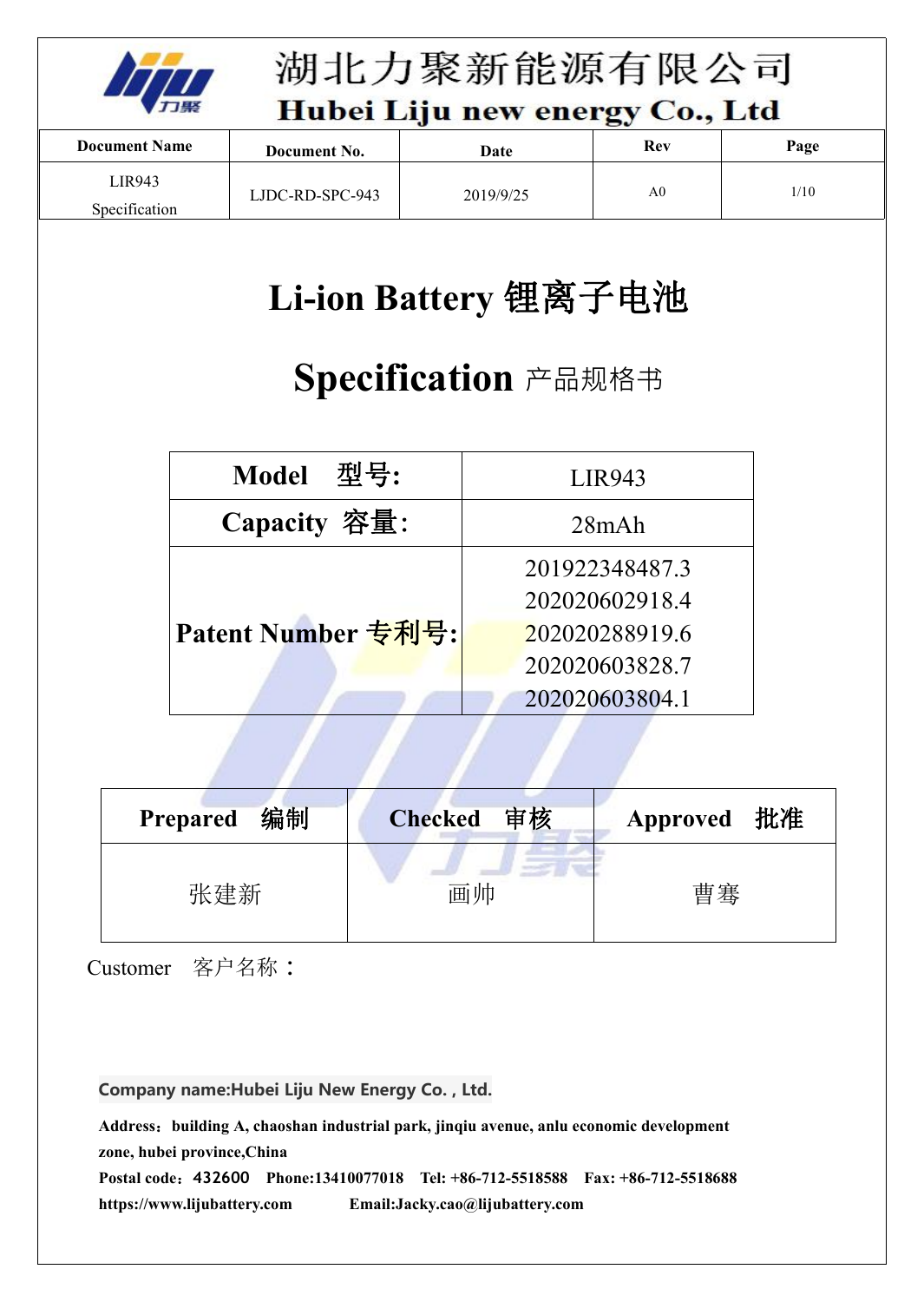

# 湖北力聚新能源有限公司

Hubei Liju new energy Co., Ltd

|                | <b>Document Name</b> | Document No.    | Date      | Rev            | Page           |
|----------------|----------------------|-----------------|-----------|----------------|----------------|
|                | <b>LIR943</b>        | LJDC-RD-SPC-943 | 2019/9/25 | A <sub>0</sub> | 2/10           |
|                | Specification        |                 |           |                |                |
|                |                      |                 |           |                |                |
|                |                      |                 | Catalog   |                |                |
|                |                      |                 |           |                |                |
|                | Chapter Content      |                 |           |                | Page           |
|                |                      |                 |           |                |                |
| $\mathbf{0}$   |                      |                 |           |                | $\overline{2}$ |
|                |                      |                 |           |                | 3              |
| $\overline{2}$ |                      |                 |           |                | 3              |
| 3              |                      |                 |           |                | 3              |
| 4              |                      |                 |           |                | 3              |
| 5              |                      |                 |           |                |                |
| 6              |                      |                 |           |                |                |
|                |                      |                 |           |                |                |
| 8              |                      |                 |           |                | $7-9$          |

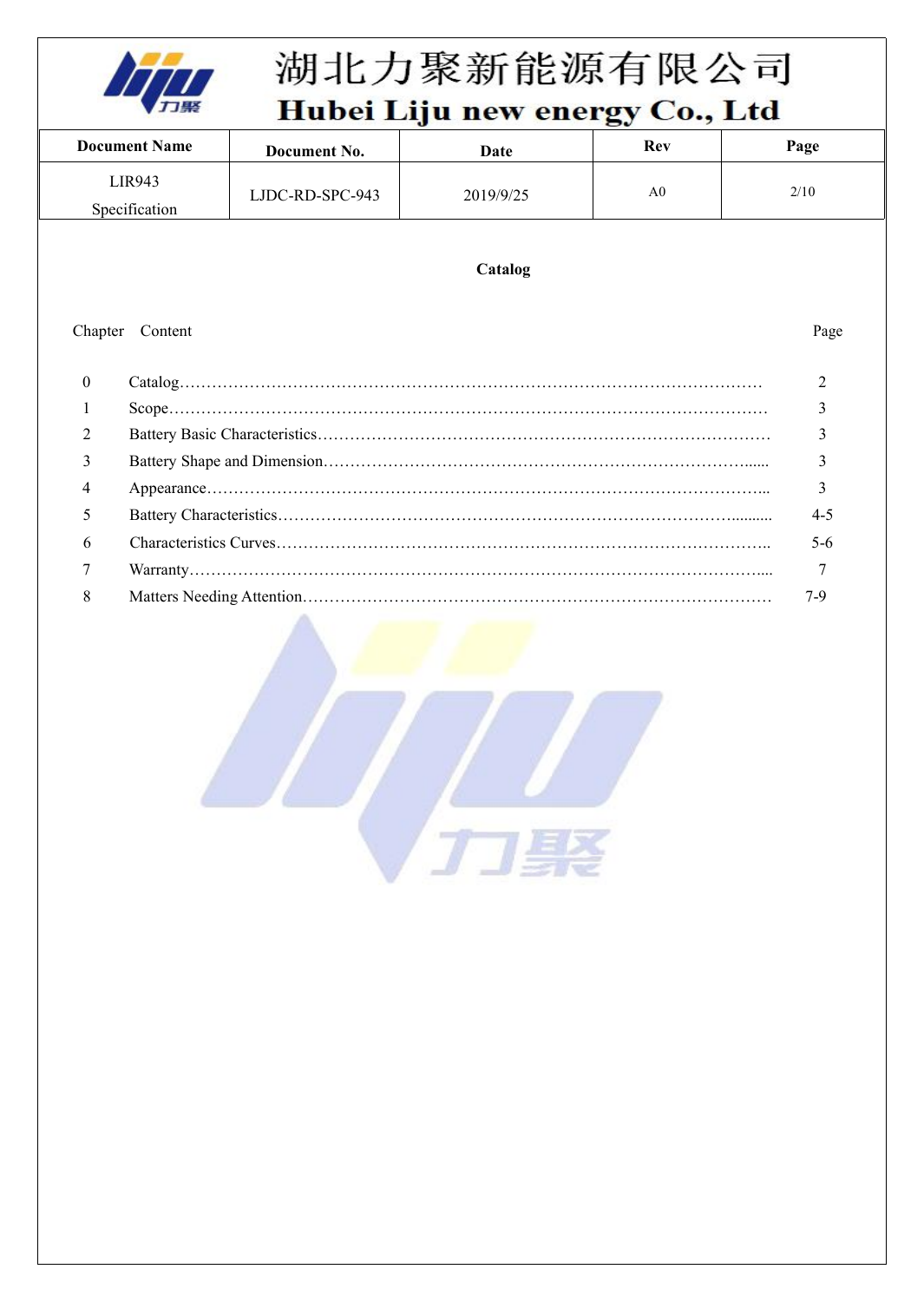

| - 이 문제 외투어, 전 사람은 일을 만들어 가지고 있다. 한 번에 들어가기 위해 보내 수 있는 것 같은 것 같은 것 같아.<br>.<br>$-$<br>a shekarar 2000 da wasan ƙwallon ƙafa ta ƙasar Ingila. |                 |             |     |      |  |
|---------------------------------------------------------------------------------------------------------------------------------------------|-----------------|-------------|-----|------|--|
| <b>Document Name</b>                                                                                                                        | Document No.    | <b>Date</b> | Rev | Page |  |
| LIR943                                                                                                                                      |                 |             | A0  | 3/10 |  |
| Specification                                                                                                                               | LJDC-RD-SPC-943 | 2019/9/25   |     |      |  |

#### **1. Scope** 适用范围

This product specification defines the requirements of the rechargeable lithium-ion button battery supplied to the customer by LIJU.

本产品规格书适用于力聚提供的锂离子扣式电池。

### **2. Battery Basic Characteristics** 电池产品基本特性

| No.  | Item 项目                           |              | <b>Characteristics</b><br>能指标 | 性                 | Remark 备 注                        |
|------|-----------------------------------|--------------|-------------------------------|-------------------|-----------------------------------|
| 2.1  | Model 型号                          |              | <b>LIR943</b>                 |                   | Standard charging and             |
|      |                                   |              |                               |                   | discharging system (see<br>5.1.1) |
| 2.2  | Capacity 容量                       | Nominal 标称容量 | 28                            | mAh               |                                   |
|      |                                   | Minimum 最小容量 | 25                            | mAh               |                                   |
| 2.3  | Nominal Voltage 额定电压              |              | 3.7                           | $\mathbf V$       |                                   |
| 2.4  | Charging voltage 充电电压             |              | 4.2                           | V                 |                                   |
| 2.5  | Max charging voltage 最大充电电压       |              | 4.25                          | V                 |                                   |
| 2.6  | Discharge cut-off voltage 放电截止电压  |              | 2.75                          | V                 |                                   |
| 2.7  | Internal resistance 内阻            |              | $\leq 800$                    | $m\Omega$         |                                   |
| 2.8  | recharging current 充电电流           |              | 0.2C                          | mA                |                                   |
| 2.9  | Charging time 充电时间                |              | 约5.0 小时                       | h                 |                                   |
| 2.10 | Max recharging current 最大充电电流     |              | 2C                            | mA                |                                   |
| 2.11 | Fast charging time 快速充电时间         |              | 约0.5 小时                       | h                 |                                   |
| 2.12 | Standard discharge current 标准放电电流 |              | 0.2C                          | mA                |                                   |
| 2.13 | Discharge current 最大放电电流          |              | 1C                            | m <sub>A</sub>    |                                   |
|      | Dimension                         | Diameter 直径  | $9 \pm 0.1$                   | mm                |                                   |
| 2.14 | 尺寸                                | Height 高     | $4.3 \pm 0.1$                 | mm                |                                   |
| 2.15 | Weight 重量                         |              | $0.9 \pm 0.2$                 | g                 |                                   |
| 2.16 | <b>Working Temperature</b>        | Charging 充电  | $0 - +45$                     | $^{\circ}$ C      |                                   |
|      | 工作温度                              | Discharge 放电 | $-20 - +60$                   | $^\circ\!{\rm C}$ |                                   |
| 2.17 | Storage Temperature 贮存温度          |              | $20 \pm 1$                    | $^\circ\!{\rm C}$ |                                   |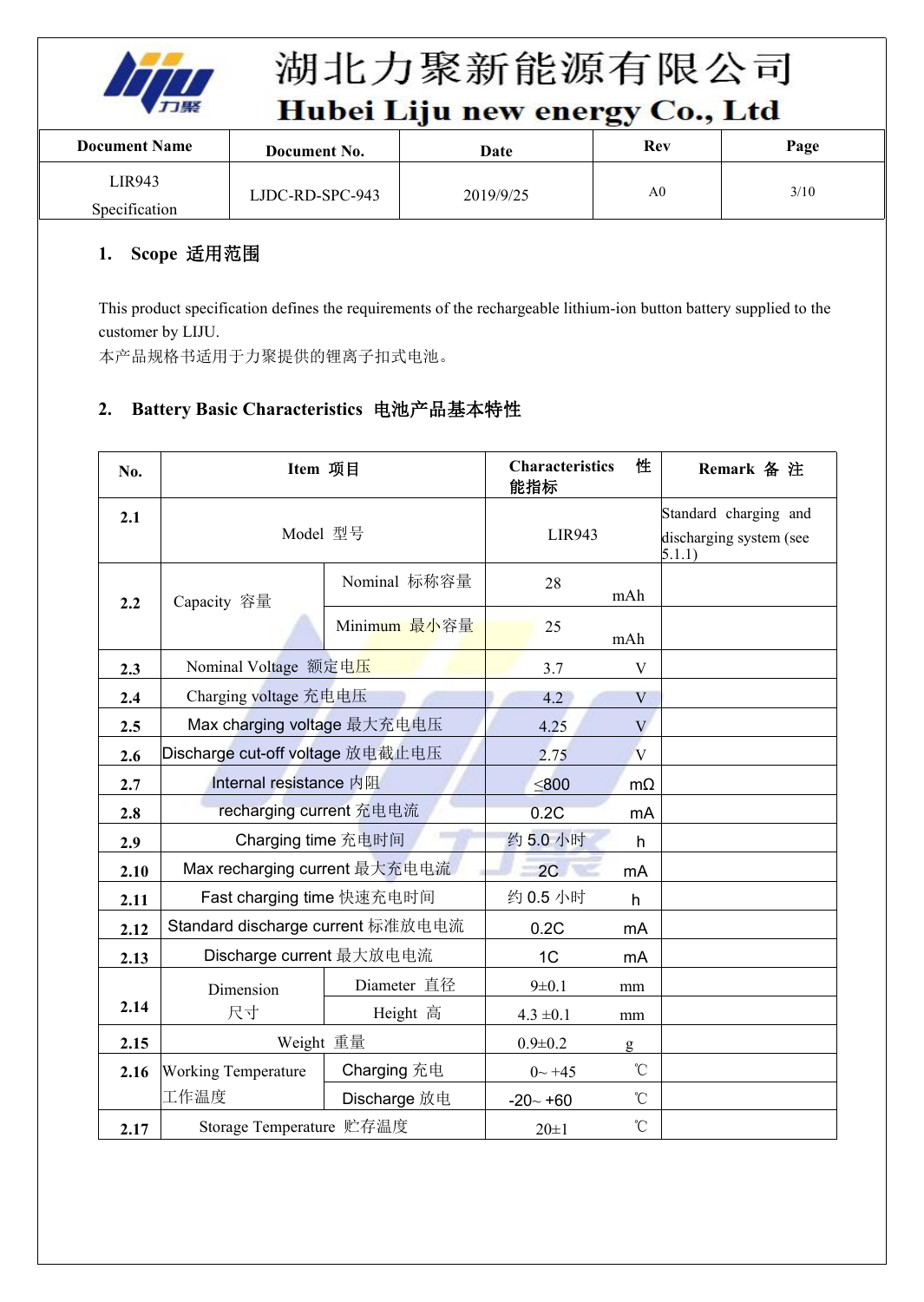

| <b>Document Name</b> | Document No.    | Date      | Rev | Page |
|----------------------|-----------------|-----------|-----|------|
| LIR943               |                 |           | A0  | 4/10 |
| Specification        | LJDC-RD-SPC-943 | 2019/9/25 |     |      |

**3.Battery Shape and Dimension**(**Unit**:**mm**)

### 电池产品外形及尺寸(单位:**mm**)



| Item        | Specification(mm) |
|-------------|-------------------|
| Diameter 直径 | $9 \pm 0.1$       |
| Height 高    | $4.3 \pm 0.1$     |

#### **4.Appearance** 外观

It shall be free from any defects such as remarkable scratches, breaks, cracks, discoloration, leakage, or middle deformation.

电池表面无划伤、裂纹、脏点、锈蚀、变形、变色、漏液等缺陷,中间无翘起。

### **5.Battery Characteristics** 电池性能

#### **5.1Charge and Discharge Characteristics** 电池充放电性能

| No.   | Item 项目                   | Test Instructions 测试方法                                                                                                                                                                  |
|-------|---------------------------|-----------------------------------------------------------------------------------------------------------------------------------------------------------------------------------------|
|       |                           | In a temperature of $25^{\circ}$ C, CC charge 0.2CmA / voltage up to 4.20V. Then CV                                                                                                     |
|       |                           | charge. Terminate charging when the charging current value is less than                                                                                                                 |
|       |                           | $0.02$ CmA. Rest for no more than 10 minutes, discharge CC at 0.2CmA to                                                                                                                 |
| 5.1.1 | Standard Charge/Discharge | 2.75V.                                                                                                                                                                                  |
|       | 标准充/放电                    | 在环境温度 25℃的条件下, 以 0.2CmA 恒流充电, 当电池端电压达到充                                                                                                                                                 |
|       |                           | 电限制电压 4.20V 后, 转为恒压充电, 当电流值小于 0.02CmA 时终止充                                                                                                                                              |
|       |                           | 电并放置不超过 10 分钟, 再以 0.2CmA 电流恒流放电到 2.75V。                                                                                                                                                 |
|       |                           | Temperature $25^{\circ}$ C, CC charge at 2CmA to 4.20V, turn to CV charge.                                                                                                              |
|       |                           | Terminate charging when the charging current value is less than 0.02CmA,                                                                                                                |
|       | Fast Charge/Discharge     | rest for no more than 10 minutes, then at 1CmA CC discharge to 2.75V.                                                                                                                   |
| 5.1.2 | 快速充/放电                    | 在环境温度 25℃的条件下,以 2CmA 恒流充电,当电池端电压达到充电                                                                                                                                                    |
|       |                           | 限制电压 4.20V 时,转为恒压充电,当电流值小于 0.02CmA 时终止充电                                                                                                                                                |
|       |                           | 并放置不超过 10 分钟, 再以 1CmA 电流恒流放电到 2.75V。                                                                                                                                                    |
|       |                           | Note: Unless otherwise specified, all tests stated in this specification are conducted at the following conditions:<br>Temp.: 25℃, Relative Humidity: 75±5%, Atmosphere Pressure: 1atm. |

备注: 除特别说明外,本产品规格书规定的测试条件为: 温度 25℃, 相对湿度 75±5%, 大气压力 1atm。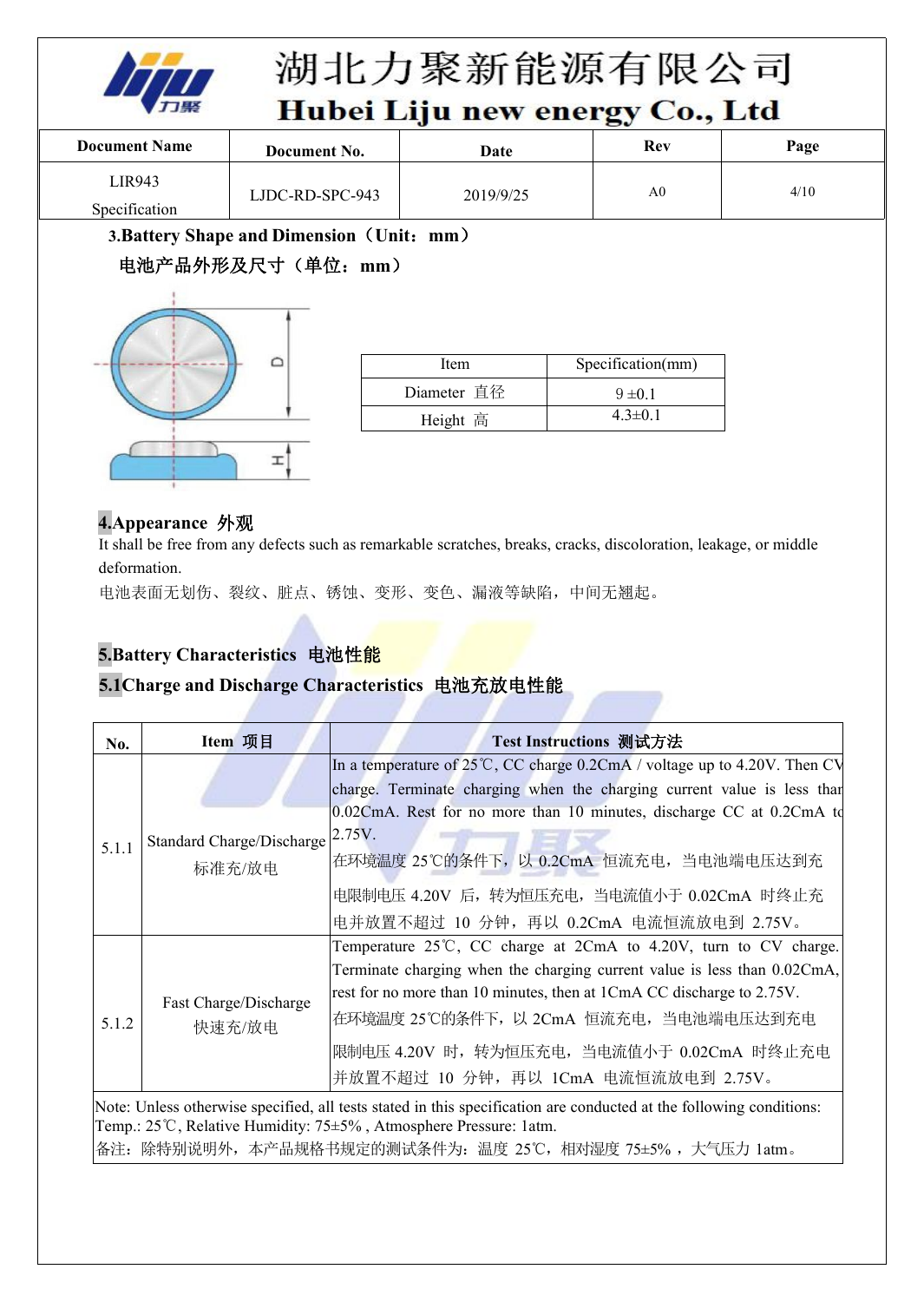

| 이동하는 시간을 나타내어 들어갈 것인데 오후 부부 일이라는<br>.<br>$-1$<br><u> DAS ANG MARATING PANGANG PANG</u> |                 |             |                |      |  |
|----------------------------------------------------------------------------------------|-----------------|-------------|----------------|------|--|
| <b>Document Name</b>                                                                   | Document No.    | <b>Date</b> | Rev            | Page |  |
| LIR943                                                                                 |                 |             | A <sub>0</sub> | 5/10 |  |
| Specification                                                                          | LJDC-RD-SPC-943 | 2019/9/25   |                |      |  |

### **5.2 General Features** 主要特点

| No.   | Item 项目                                                                                               | Criteria 标准                                                                                                                                                                                                                                                                                                                         |  |  |
|-------|-------------------------------------------------------------------------------------------------------|-------------------------------------------------------------------------------------------------------------------------------------------------------------------------------------------------------------------------------------------------------------------------------------------------------------------------------------|--|--|
| 5.2.1 | Long Cycle Life<br>使用寿命长                                                                              | Under normal usage, the cycle life of the battery can be $\geq 500$ circles while<br>with capacity $\geq 80\%$<br>在标准充放电条件下,可循环使用充放电周期≥500周,容量≥80%。                                                                                                                                                                                 |  |  |
| 5.2.2 | <b>High Power Density</b><br>高能量密度                                                                    | High power density makes the battery light in weight and small in dimension.<br>It can be used in small devices.<br>高能量密度, 使电池重量轻、体积小, 方便使用于小型用电设备。                                                                                                                                                                                 |  |  |
| 5.2.3 | Safe and Reliable<br>No floating metal lithium assures a safer usage.<br>没有游离的金属锂, 电池使用更安全。<br>使用安全可靠 |                                                                                                                                                                                                                                                                                                                                     |  |  |
| 5.2.4 | High working voltage<br>工作电压高                                                                         | Working voltage is up to 3.7V, approx. 3 times of the voltage of NI-MH or NI-<br>CD, which reduces the quantity of the battery needed in certain application.<br>工作电压高达 3.7V, 大约是镍镉或镍氢电池的 3 倍, 可减少电池的使用数<br>量。                                                                                                                      |  |  |
| 5.2.5 | No memory effect<br>无记忆效应                                                                             | No memory effect assures a constant maximum application.<br>无记忆效应, 使其无时不为你提供最大的能量。                                                                                                                                                                                                                                                  |  |  |
| 5.2.6 | Low self-discharge rate<br>自放电率小                                                                      | $\leq$ 3%/month.<br>$\leq$ 3%/月。                                                                                                                                                                                                                                                                                                    |  |  |
| 5.2.7 | <b>Good Consistency</b><br>一致性好                                                                       | Good consistency is showed in battery capacity, internal resistance, discharge<br>platform and capacity retention. Establish a quality assurance system in<br>accordance with ISO9001 standards, and strictly control the entire production<br>process.<br>按 ISO9001 标准建立质量保证体系, 对生产全过程实行严格控制, 使电<br>池容量、内阻、放电平台、荷电保持能力等性能保持良好的一致性。 |  |  |

## **6.Characteristics Curves** 性能曲线图

#### 6.1**Charging Characteristics atVarious Currents** 不同电流条件下的充电特性

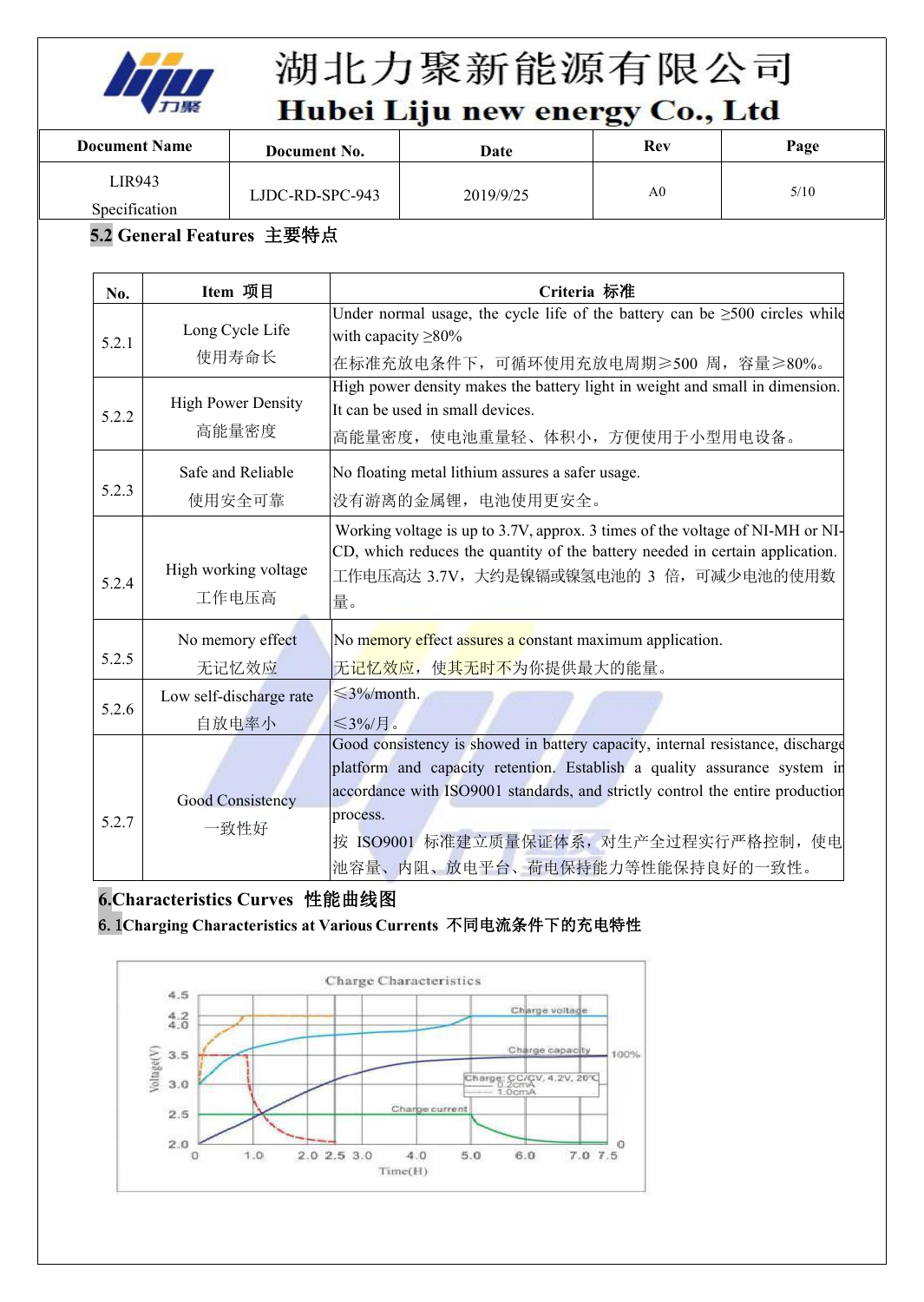

| .<br>$\sim$          |                 |           |     |      |  |
|----------------------|-----------------|-----------|-----|------|--|
| <b>Document Name</b> | Document No.    | Date      | Rev | Page |  |
| LIR943               |                 |           | A0  | 6/10 |  |
| Specification        | LJDC-RD-SPC-943 | 2019/9/25 |     |      |  |

#### **6.2Discharge Characteristics atVarious Currents** 不同电流条件下的放电特性



**6.3Discharging Characteristics atVarious Temperatures** 不同温度条件下的放电特性



#### **6.4Storage Characteristics** 自放电特性

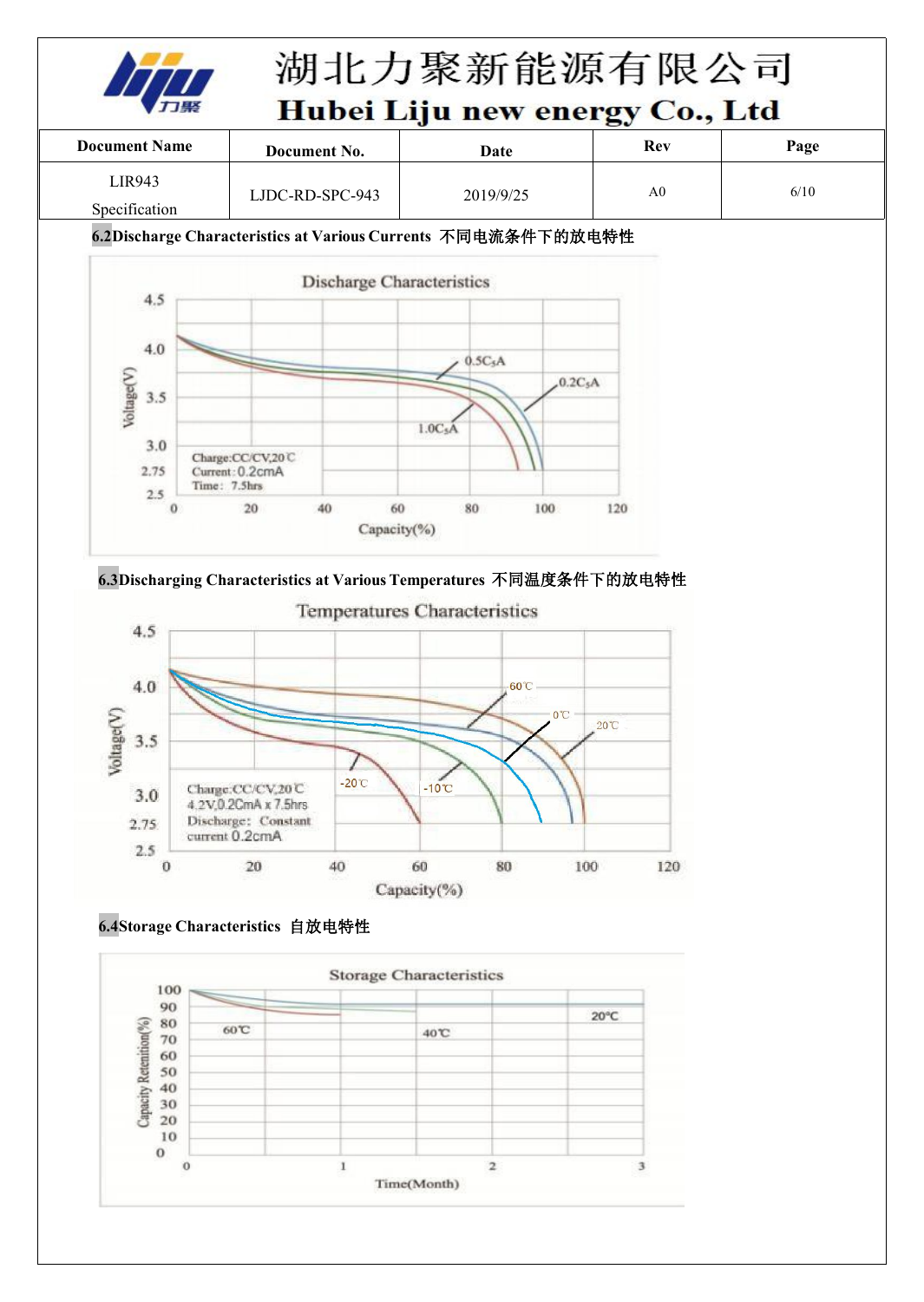

# 湖北力聚新能源有限公司

## Hubei Liju new energy Co., Ltd

| <b>Document Name</b> | Document No.    | Date      | Rev            | Page |  |
|----------------------|-----------------|-----------|----------------|------|--|
| LIR943               |                 |           | A <sub>0</sub> | 7/10 |  |
| Specification        | LJDC-RD-SPC-943 | 2019/9/25 |                |      |  |

#### **6.5 Cycle Life** 循环寿命曲线



#### 7. **Warranty** 保质期

One year warranty for finished battery after the date of production.

产品电池保质期为(出厂之日起)1 年。

#### 8. **Matters Needing Attention** 注意事项

Strictly observes the following needing attention. LIJU will not be responsible for any accident occurred by handling outside of the precautions in this specification.

您必须严格遵守下述电池使用注意事项。对于没有按照以下注意事项所造成的任何意外事故,力聚不负担任何责 任。

# **! Danger** 危险

- Strictly prohibits heat or throw cell into fire. 严禁把将电池投进火中或进行加热
- Strictly prohibits throw and wet cell in liquid such as water、gasoline or drink etc.
- 严禁把电池投入液体中,如水、汽油、饮料等,也不要把电池弄湿。
- Strictly prohibits use leave cell close to fire or inside of a car where temperature may be above60℃. Also do not charge / discharge in such conditions.
- 禁止在火源附近或温度超过 60℃的轿车中使用或遗留电池,也不要在这些环境中进行充放电。
- Strictly prohibits put batteries in your pockets ora bag together with metal objects such as necklaces. Hairpins, coins, or screws. Do not store or transportation batteries with suchobjects.
- 禁止把电池同项链、发夹、硬币或螺钉等金属品一起放在兜中或包中,也不要把电池同上述物 品一起 储存或运输。
- Strictly prohibits short circuit by any way.
- 禁止任何形式对电池短路。
- Do not place Cell in a device with the (+) and (-) in the wrong way around.
- 在装入设备时注意电池的正负极不要反装。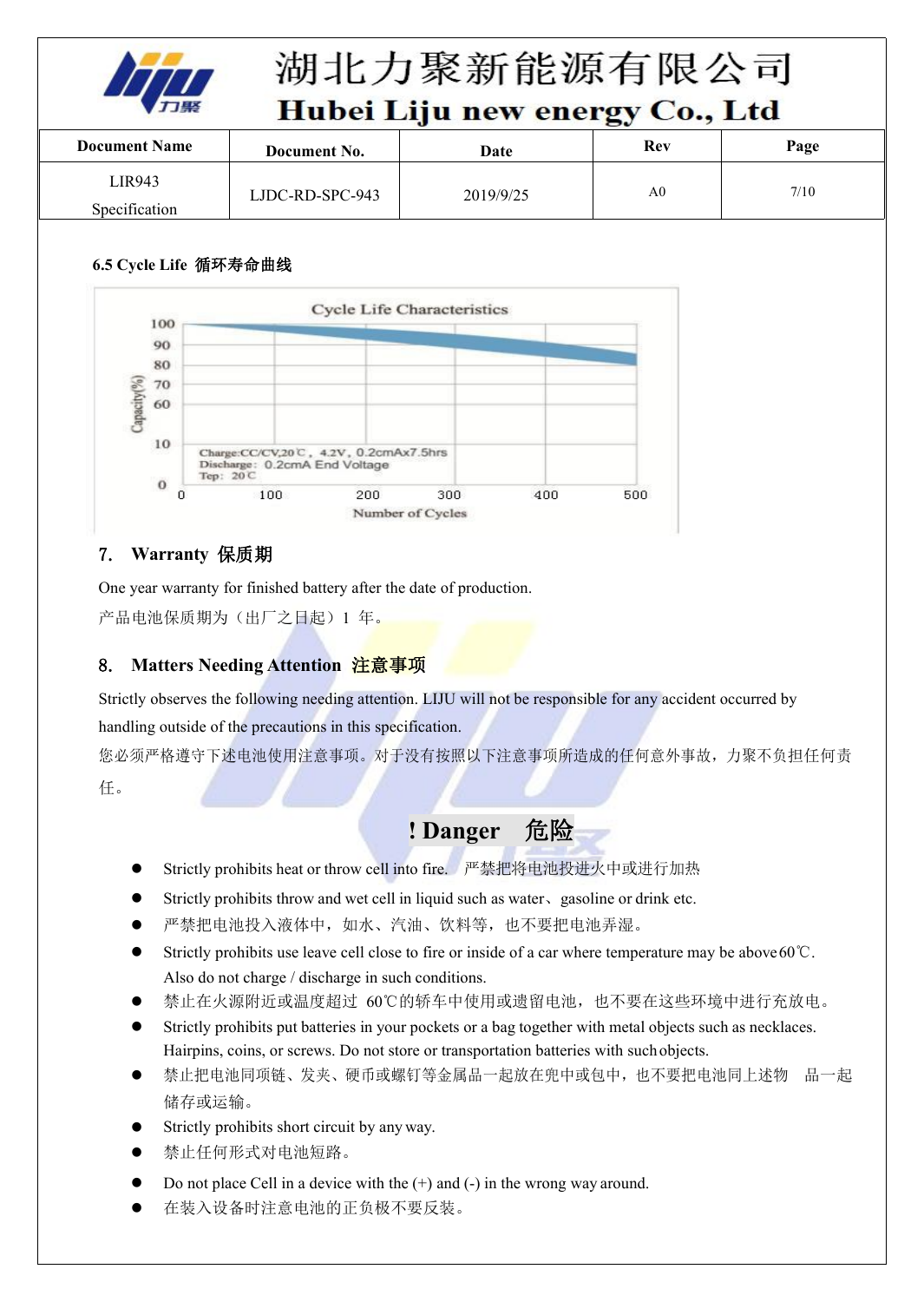

| <b>Document Name</b> | Date<br>Document No. |           | Rev            | Page |  |
|----------------------|----------------------|-----------|----------------|------|--|
| LIR943               |                      |           | A <sub>0</sub> | 8/10 |  |
| Specification        | LJDC-RD-SPC-943      | 2019/9/25 |                |      |  |

- Strictly prohibits pierce Cell with a sharp object such as a needle. 禁止使用锐利的物品刺穿电池。
- Strictly prohibits disassemble or modify the cell. 禁止对电池进行分解。
- Strictly prohibits welding a cell directly. 禁止直接对电池进行焊接。
- Do not use a Cell with serious scar or deformation. 禁止使用已经损坏的电池。
- Thoroughly read the user's manual before use, inaccurate handling of lithium-ion rechargeablecell may cause leakage, heat, smoke, an explosion, or fire, capacity decreasing. 在使用之前请详细阅读操作说明书,不适当的操作可能引起电池变热、着火、爆炸、毁坏或电 池容 量的衰减。



- Strictly prohibits put cell into a microwave oven, dryer, or high-pressure container. 禁止把电池放加热器皿、洗衣机或高压容器中。
- Strictly prohibits use cell with dry cells and other primary batteries, or newand old battery or batteries of a different package, type, or brand. 禁止把电池同干电池或其它原电池或者新旧电池一起使用,也不要同不同包装、不同型号或不 同品 牌的电池一起使用。
- Stop charging the Cell if charging is not completed within the specified time. 如果在规定的充电时间内充电没有结束,停止充电。
- Stop using the Cell if abnormal heat, odor, discoloration, deformation or abnormal condition is detected during use, charge, or storage. 在使用、充电或储存期间如发现电池有变热、散发气味、变色、变形或其它反常之处停止使用。
- Keep away from fire immediately when leakage or foul odor is detected. 当发现电池漏液或散发出难闻的气味时立即远离。
- If liquid leaks onto your skin or clothes, wash well with fresh water immediately. 如果电解液渗漏到您的皮肤或衣服上,立刻用大量清水冲洗。
- If liquid leaking from the Cell gets into your eyes, do not rub your eyes. Wash them well with clean flowing water and go to see a doctor immediately. 如果电解液渗出并进入您的眼睛里,不要揉擦您的眼睛,立刻用大量清水清洗眼睛并就医。

# **! Caution** 注意

- Before using the Cell, be sure to read the user's manual and cautions on handling thoroughly. 在使用电池之前,应详细阅读操作指南并对使用中的注意事项有足够深刻的理解。
- Charging with specific charger according to product specification. Charge with CC/CV method. Strictly prohibits revered charging. Connect cell reverse will not charge the cell. At the same time, it will reduce the charge-discharge characteristics and safety characteristics; this will lead to product heat and leakage.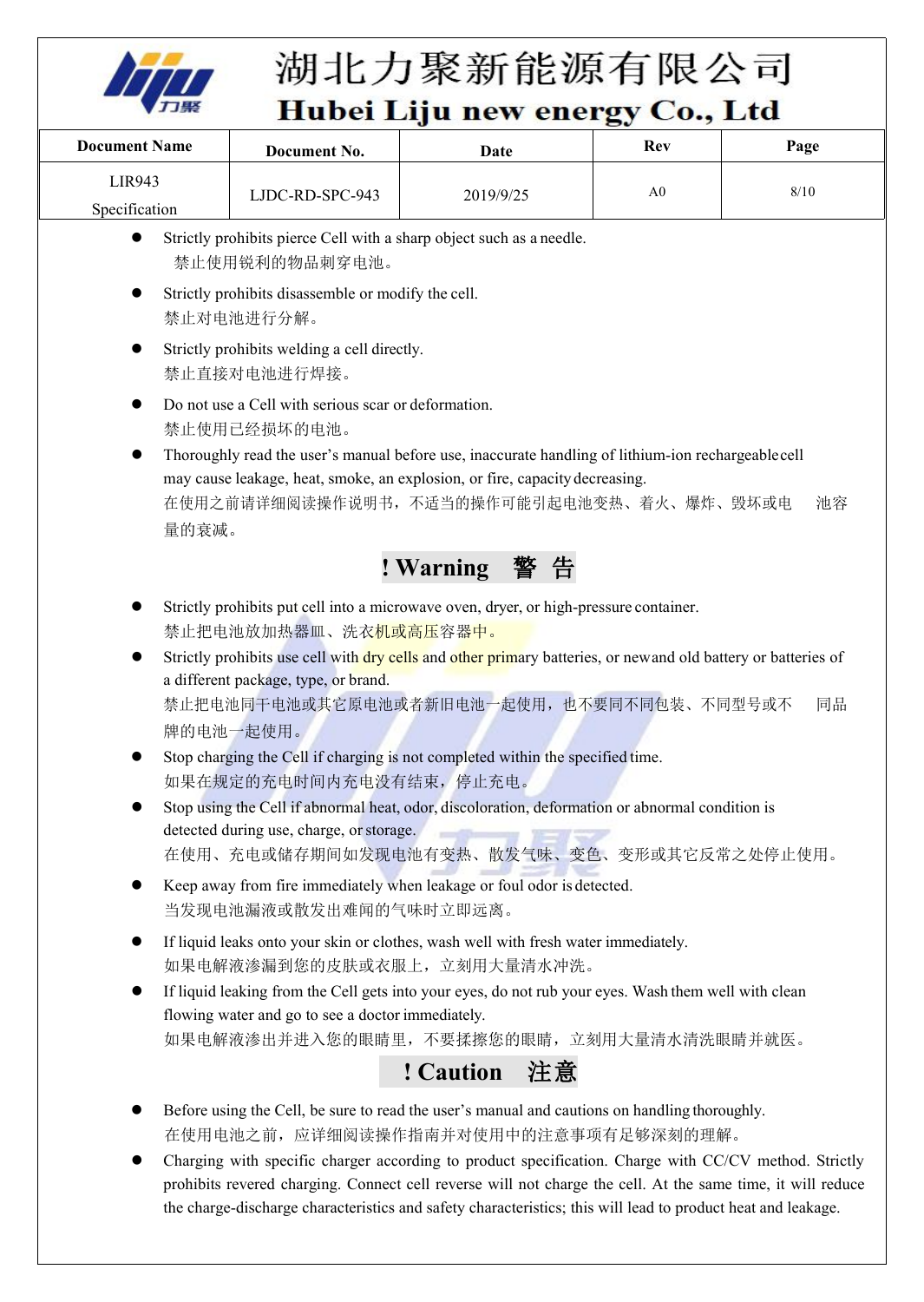

### 湖北力聚新能源有限公司  $\sqrt{1 + a}$ Hubei Liiu new ener

|                                                                                                                 |                                                                                                                                                                                                                                                                                                                                                                                                                                                                                                                                                                                                                                                                                                                                                                                                                                                                                                                                                                                                                                                                                                                                                                                                                                                                                                                                                                                                                                                                                                                                                                                                                                      |           | Huber Liju new energy Co., Ltd |      |
|-----------------------------------------------------------------------------------------------------------------|--------------------------------------------------------------------------------------------------------------------------------------------------------------------------------------------------------------------------------------------------------------------------------------------------------------------------------------------------------------------------------------------------------------------------------------------------------------------------------------------------------------------------------------------------------------------------------------------------------------------------------------------------------------------------------------------------------------------------------------------------------------------------------------------------------------------------------------------------------------------------------------------------------------------------------------------------------------------------------------------------------------------------------------------------------------------------------------------------------------------------------------------------------------------------------------------------------------------------------------------------------------------------------------------------------------------------------------------------------------------------------------------------------------------------------------------------------------------------------------------------------------------------------------------------------------------------------------------------------------------------------------|-----------|--------------------------------|------|
| <b>Document Name</b>                                                                                            | Document No.                                                                                                                                                                                                                                                                                                                                                                                                                                                                                                                                                                                                                                                                                                                                                                                                                                                                                                                                                                                                                                                                                                                                                                                                                                                                                                                                                                                                                                                                                                                                                                                                                         | Date      | <b>Rev</b>                     | Page |
| LIR943<br>Specification                                                                                         | LJDC-RD-SPC-943                                                                                                                                                                                                                                                                                                                                                                                                                                                                                                                                                                                                                                                                                                                                                                                                                                                                                                                                                                                                                                                                                                                                                                                                                                                                                                                                                                                                                                                                                                                                                                                                                      | 2019/9/25 | A <sub>0</sub>                 | 9/10 |
|                                                                                                                 | 充电时请使用指定的充电器并按照本规格书的要求进行充电。采用恒流恒压方式充电, 禁止                                                                                                                                                                                                                                                                                                                                                                                                                                                                                                                                                                                                                                                                                                                                                                                                                                                                                                                                                                                                                                                                                                                                                                                                                                                                                                                                                                                                                                                                                                                                                                                            |           |                                |      |
| $\bullet$<br>$\bullet$<br>$\bullet$<br>$\bullet$<br>electric charges.<br>3.8~4.0V 贮存。<br>电池在使用和贮存时的温度不能超出下面的要求: | 向充电。若电池正负极接反, 将无法对电芯进行充电; 同时, 反向充电会降低电芯的充放电性能和<br>安全性,并会导致发热和泄漏。<br>Store batteries out of reach of children so that they are not accidentally swallowed.<br>把电池放到小孩够不到的地方以免吞服。<br>If younger children use the Cell, their guardians should explain the proper handling.<br>小孩使用电池时, 监护人应详细解释操作方法。<br>Before using the Cell, be sure to read the user's manual and cautions on handling thoroughly.<br>在将电池装入设备或从设备中取出之前详细阅读设备操作手册。<br>Batteries have life cycles. If the time that the Cell powers equipment becomes much shorter than usual, the<br>Cell life is at an end. Replace the Cell with a new same one.<br>电池具有使用寿命, 如果使用电池的设备的工作时间比平常少的多, 请更换新电池。<br>When not using Cell for an extended period, remove it from the equipment and store in a place with<br>low humidity and low temperature.<br>当长期不用时, 要将电池从 <mark>设备中取出并放在低温</mark> 低湿的环境中保存。<br>While the Cell pack is charged, used and stored, keep it away from objects or materials with static<br>电池应在远离静电的场所进行充电、使用和储存。<br>If the terminals of the Cell become dirty, wipe with a dry clothe before using the Cell.<br>如果电池的接线端变脏, 在使用之前用干布擦净。<br>Storage the cells in storage temperature range as the specifications. After full discharged, we suggest<br>that charging to $3.8 \sim 4.0V$ if not used for a long time.<br>电芯应贮存在产品规格书规定的温度范围内, 电芯放电放完后, 如果长期不使用, 建议充电至<br>Battery should be charged and discharged every 3 months at 0.2 C during long term storage, and then<br>charge to 60-80% of the capacity for storage.<br>电池在长期贮存过程中,必须每 3 个月 0.2C 进行充放电一次,然后充电至 60~80%的容量进行贮存。<br>Do not exceed these ranges of the following temperature ranges: |           |                                |      |

Storage temperature range 贮存温度范围: 20℃±1℃